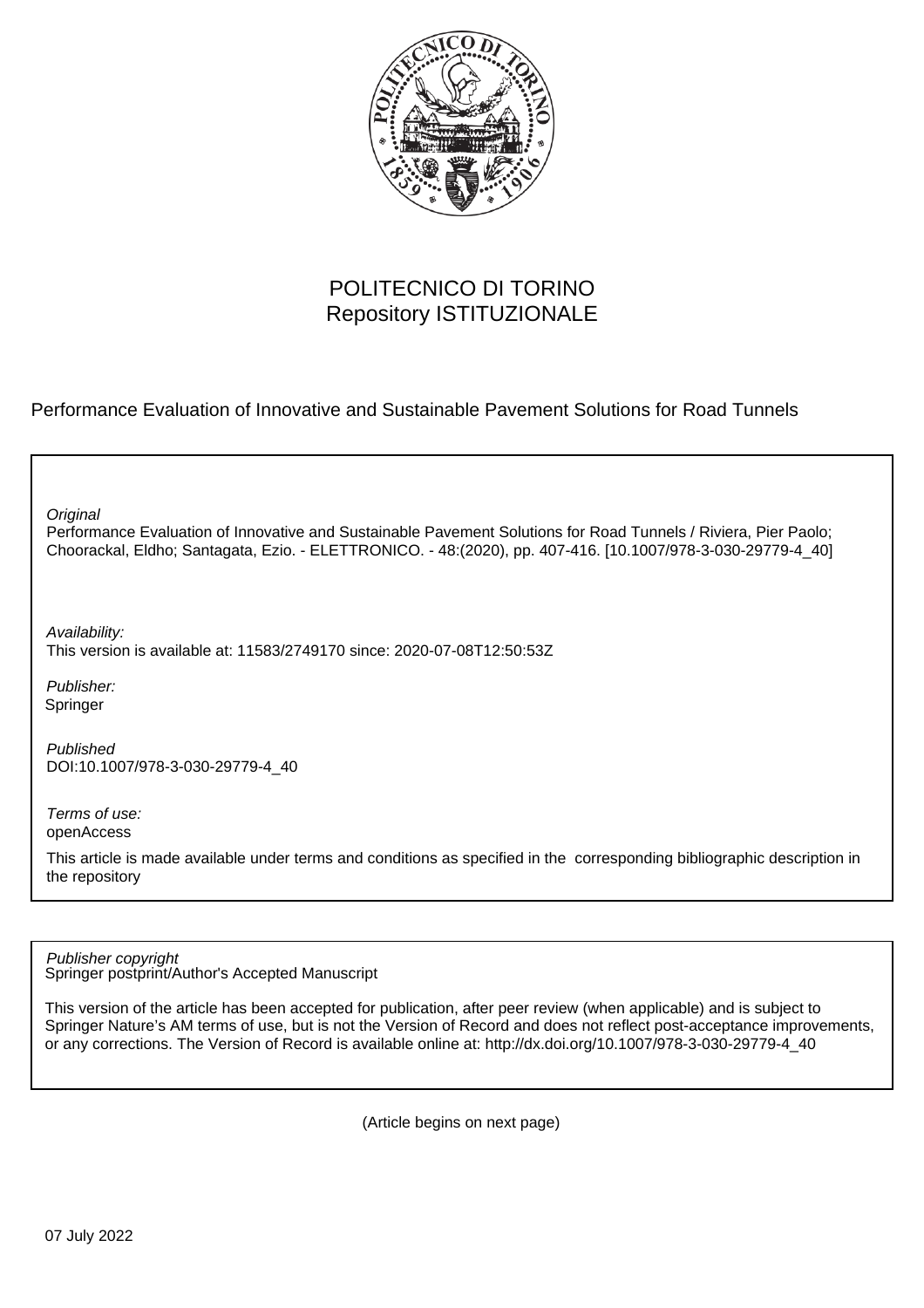# **PERFORMANCE EVALUATION OF INNOVATIVE AND SUSTAINABLE PAVEMENT SOLUTIONS FOR ROAD TUNNELS**

#### **Pier Paolo RIVIERA, Eldho CHOORACKAL, Ezio SANTAGATA**

Department of Environment, Land and Infrastructure Engineering, Politecnico di Torino, Turin, Italy. [pierpaolo.riviera@polito.it](mailto:pierpaolo.riviera@polito.it)

**Abstract** This paper summarizes the studies which were carried out to support pavement design and construction operations in a major motorway tunnel. Candidate pavement cross sections subjected to analysis included a subgrade and foundation layer constituted by self-compacting cement-bound granular mixtures. The potential use of standard cement-stabilized foundations was also considered. The self-compacting mixtures were designed to incorporate significant amounts of recycled materials including Reclaimed Asphalt Pavement and mineral sludge retrieved from aggregate washing operations. Expected performance of the innovative pavement solutions and of a reference standard cross section were assessed by means of a mechanisticempirical approach which in most part relied on the outcomes of laboratory and field tests. In particular, a full-scale test section was constructed with the use of self-compacting mixtures in the subgrade and foundation, overlaid by two asphalt layers. The subsequent investigation included Falling Weight Deflectometer measurements and laboratory tests carried out for the assessment of volumetric and mechanical properties of laid mixtures. Obtained results led to the identification of an optimal pavement cross section and highlighted the potential performance achieved by the proposed innovative solutions. The additional advantages related to the greater efficiency of construction operations in tunnels and to the lower consumption of virgin aggregates were also discussed.

**Keywords:** self-compacting cement-bound mixtures; recycling; road tunnels; mechanisticempirical pavement design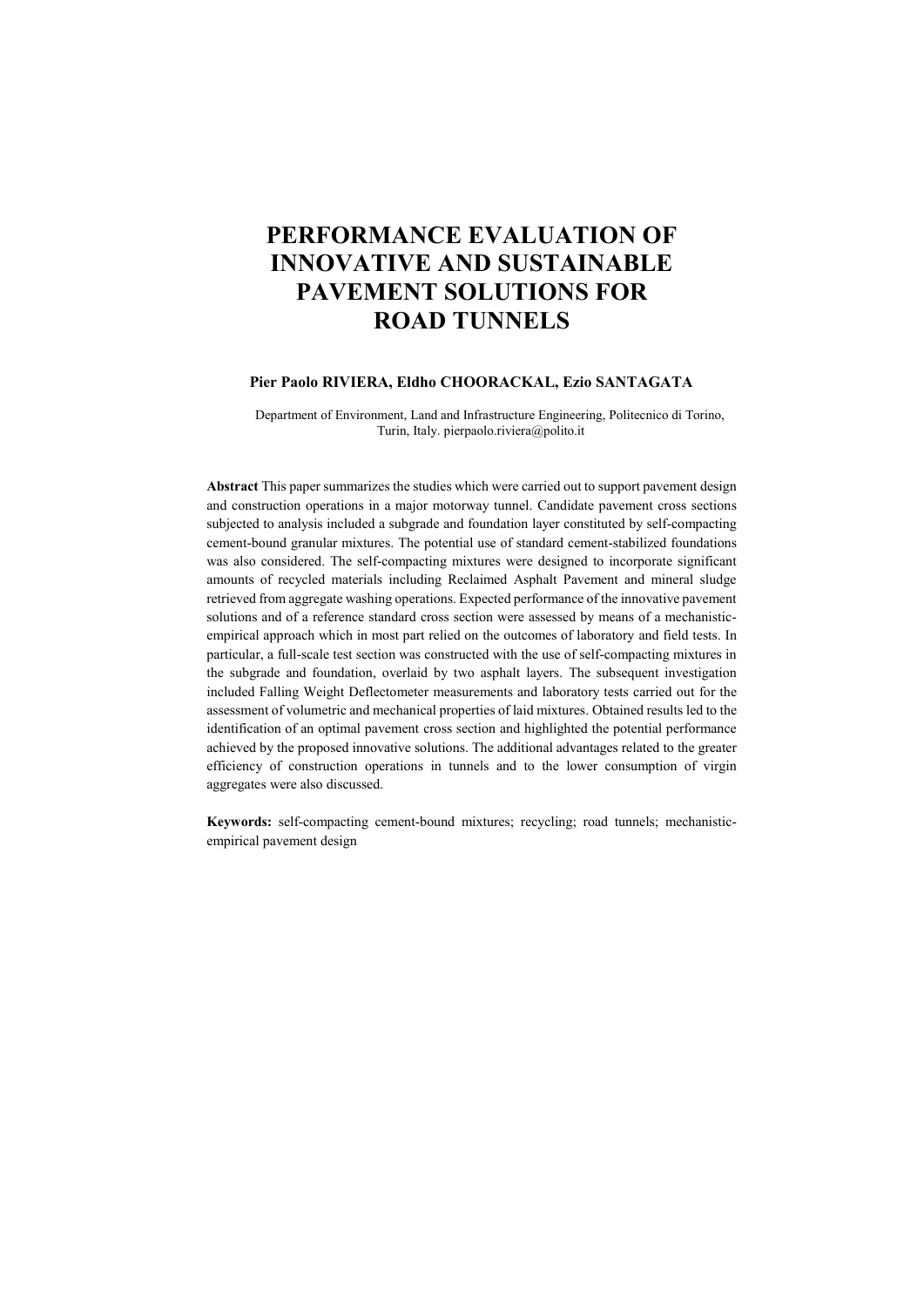## **1. Introduction**

Selection of a pavement solution for road tunnels depends upon several factors ranging from estimated traffic, safety, cost, availability of materials, presence of buried utility lines, logistics of construction operations, and expertise of involved contractors. Various pavement types can be selected, including flexible, rigid and semi-rigid, but designers may also need to deviate from standard solutions, identifying innovative materials and technologies which are compatible with site-specific requirements.

Pavements in road tunnels are subjected to a temperature regime which is different from that of open roadways. In particular, temperatures tend to be significantly higher and characterized by a lower daily and seasonal variability, thus leading to lower stiffness values of the bitumen-bound upper layers. Hence, in order to reduce deflections and strains under loading, pavements of the semi-rigid type can be selected, in which asphalt concrete layers are placed over a relatively stiff cement-stabilized foundation (Solanki and Zamam, 2017). Semi-rigid pavements constitute a significant portion of the European road network (Ferne, 2006) and have proven to exhibit satisfactory performance in service (Merril et al., 2006). Furthermore, they may easily incorporate waste materials in the foundation and may lead to a reduction of bitumen consumption as a result of the use of thinner asphalt layers (Zheng, 2012).

In the specific case of a newly constructed major motorway tunnel (13 km in length), a standard semi-rigid pavement cross section was chosen in the preliminary design phase, which focused on its load bearing capacity. However, the Authors of this paper were involved in its optimization which was deemed necessary in order to fulfill several additional needs. These were related to the potential constraints encountered in the compaction of subgrade and foundation materials, to the presence of underground utilities, including a high-voltage transmission line, and to the desire of reducing the consumption of virgin aggregates. Consequently, innovative pavement cross sections were identified, in which the use of self-levelling and self-compacting cement-bound mixtures was considered for the formation of the subgrade and foundation. These mixtures were designed in order to incorporate significant amounts of recycled materials such as Reclaimed Asphalt Pavement (RAP) and mineral sludge retrieved from aggregate washing operations. Laboratory and field studies included the assessment of flow, mechanical and thermal properties. Results obtained during these investigations are fully described elsewhere (Riviera, 2018; Choorackal et al., 2019a-2019b).

This paper summarizes the studies which were carried out as part of pavement optimization. Expected performance of the innovative solutions and of a reference standard cross section were assessed by means of a mechanistic-empirical approach in which predicted traffic and environmental conditions were taken into account. Mechanical properties of materials were mainly derived from the outcomes of field investigations carried out on a full-scale test section and of laboratory tests performed on materials sampled on site.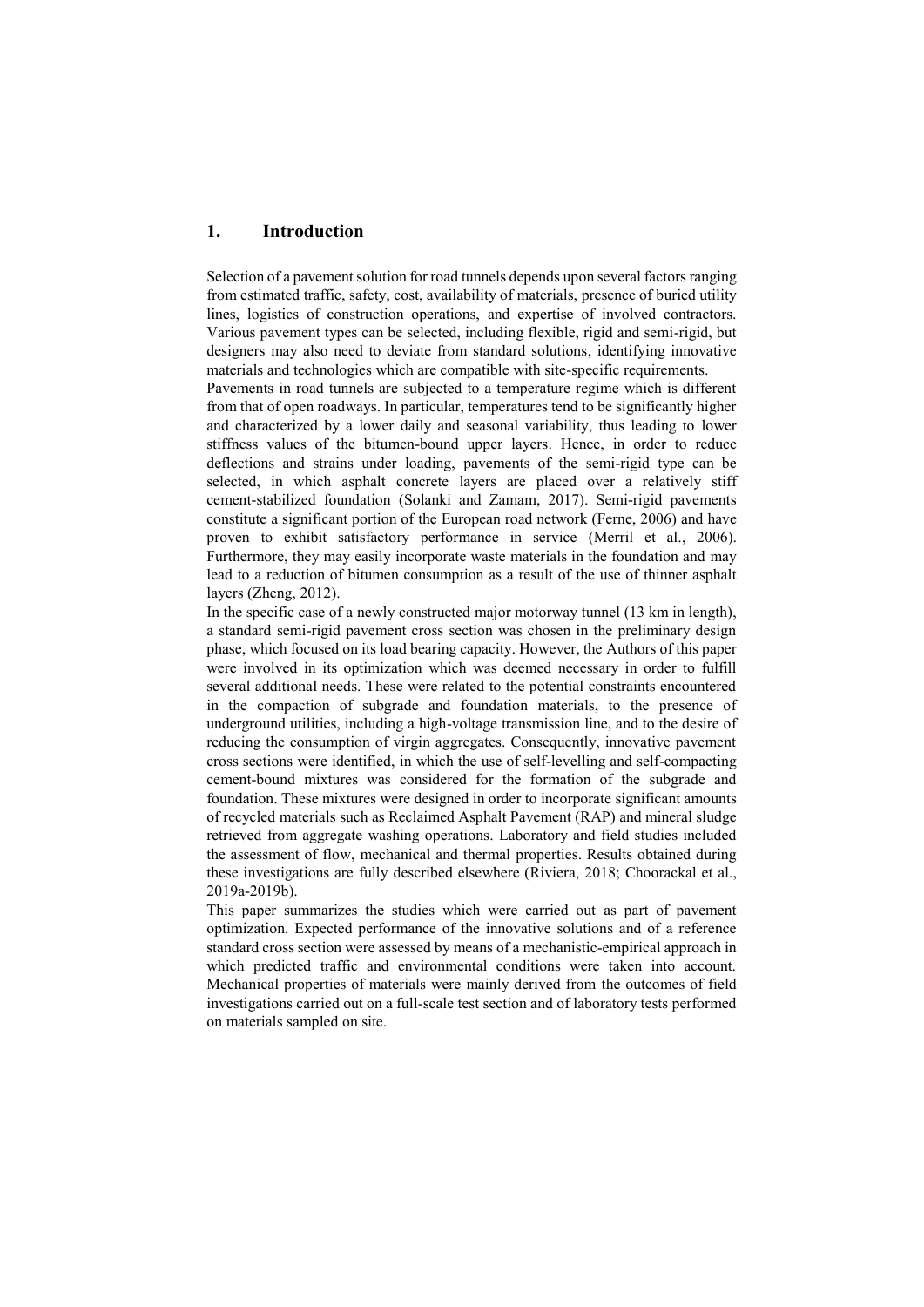## **2. Pavement cross sections**

The standard semi-rigid pavement cross section considered in the preliminary design phase (indicated as "CS") included a compacted soil subgrade, a cement-stabilized foundation (thickness 20 cm) and three layers of dense-graded asphalt concrete (total thickness 19 cm).

The innovative pavement solutions included self-levelling and self-compacting cement-bound mixtures (SCMs) for the formation of both the subgrade and foundation (cross section "GG") or of the subgrade only (cross section "CG"). In the latter case, it was hypothesized that the foundation would be constructed with the same type of standard cement-stabilized mixture (CBM) considered as part of cross section CS. For both pavements, as in the case of cross section CS, the foundation thickness was maintained equal to 20 cm and total thickness of the asphalt layers was fixed at 19 cm since such a value was considered adequate for the prevention of reflective cracking (Austroads, 2017). It was hypothesized that the 19 cm would be constituted by 10 cm base course, 5 cm binder course and 4 cm wearing course.

For all pavement solutions the total thickness of subgrade considered in calculations was equal to 1 m. Such a value results from the geometry of the tunnel invert, which is filled in its lower portion by lean Portland cement concrete that acts as a rigid base. It should be mentioned that after completion of preliminary design, the tunnel administration accepted to allow the installation of a high-voltage transmission line within the pavement subgrade. The corresponding design led to the identification of an appropriate layout of conduits and cables to be buried at a depth below the subgrade surface equal to approximately 80 cm.

## **3. Performance evaluation of pavement solutions**

Performance evaluation of the considered pavement cross sections was carried out by means of a mechanistic-empirical approach which required the prediction of traffic volumes, environmental conditions and mechanical properties of materials.

The motorway tunnel for which the study was carried out is a new infrastructure, recently excavated in parallel to an existing tunnel, open to traffic since 1980. Thus, data available for the existing tunnel were employed for the identification of traffic and temperature conditions relevant for the design of the new pavement (see sections 3.1 and 3.2). Mechanical properties of materials constituting the various pavement layers were derived from field and laboratory tests, from available literature, and from technical specifications (see section 3.3). Transfer functions employed for the calculation of design lives, briefly discussed in section 3.4, were those provided by the SAPEM, South African Pavement Design Manual (SANRA, 2014).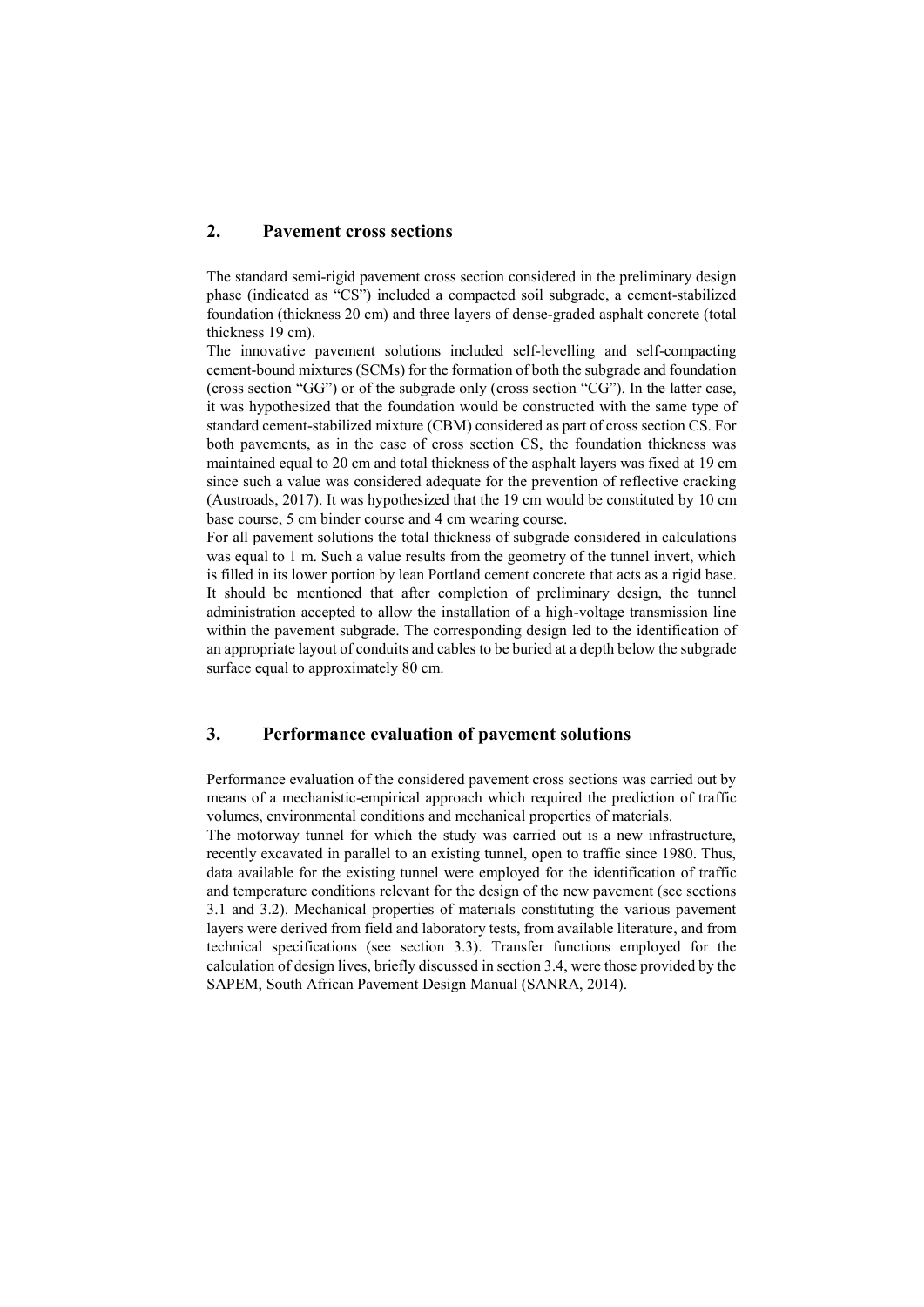#### *3.1. Design traffic*

A synthesis of the two-way traffic data collected for the existing tunnel for a period of five years is shown in Table 1, in which the number of passes are given for light (motorcycles, cars and vans) and heavy vehicles (buses, trucks and trailers). The percentage of heavy vehicles, of the order of 40%, was approximately constant in time. It was observed that annual traffic growth values were quite variable, ranging between 0.1% and 7.0%. Thus, the average value, equal to 3.0% was assumed for traffic predictions.

**Table 1** Traffic data collected for the existing tunnel

| Year           | 2014      | 2015      | 2016      | 2017      | 2018      |
|----------------|-----------|-----------|-----------|-----------|-----------|
| Light vehicles | 998.342   | 1,115,511 | 1.129.051 | 1,100,382 | 1,099,845 |
| Heavy vehicles | 701.728   | 703.653   | 736,248   | 766,561   | 813.233   |
| Total          | 1,700,070 | 1,819,164 | 1,865,299 | 1,866,943 | 1,913,078 |

In subsequent calculations, light vehicles were neglected, whereas the heavy vehicles were converted into 80 kN equivalent single axle loadings (ESALs) by taking into account the vehicle sub-categories and relative percentages recorded at the tunnel entrance for toll collection. Individual truck factors were derived from the axle loads indicated in the Italian pavement catalogue (CNR, 1995) and by referring to the equivalent axle load factors (EALFs) reported in the 1993 AASHTO Guide for a Structural Number (SN) equal to 5 and a final Present Serviceability Index (PSI) equal to 3.0. The average truck factor obtained by means of such an approach was found to be equal to 2.0. A lane factor equal to 0.8 was assumed for design purposes.

Monthly traffic distribution was also made available by the tunnel administration and it was found that no significant changes occurred in the considered years (with the only exception of the year 2015, which was treated as an outlier). These data were later used in damage calculations for the considered pavement cross sections (see section 3.5).

It was planned that pavement construction would occur in two stages. In particular, it was envisioned that after laying of the binder course, the tunnel would be accessed for 2 years exclusively for the instalment of all accessory utilities, including ventilation, lighting and safety systems. The pavement would then be completed with the laying of the 4 cm wearing course. Construction traffic anticipated in the 2 years of finishing operations was estimated based on the planned daily activities and was found to correspond to 7,508 passes of three- and four-axle trucks on each lane. For the considered vehicles the average truck factor was equal to 2.14.

Upon request of the tunnel administration, pavement design life, inclusive of the 2 years of tunnel completion, was set equal to 20 years. Based on the data and assumptions illustrated above, corresponding total design traffic expressed in ESALs was found to be equal to 16.2 million.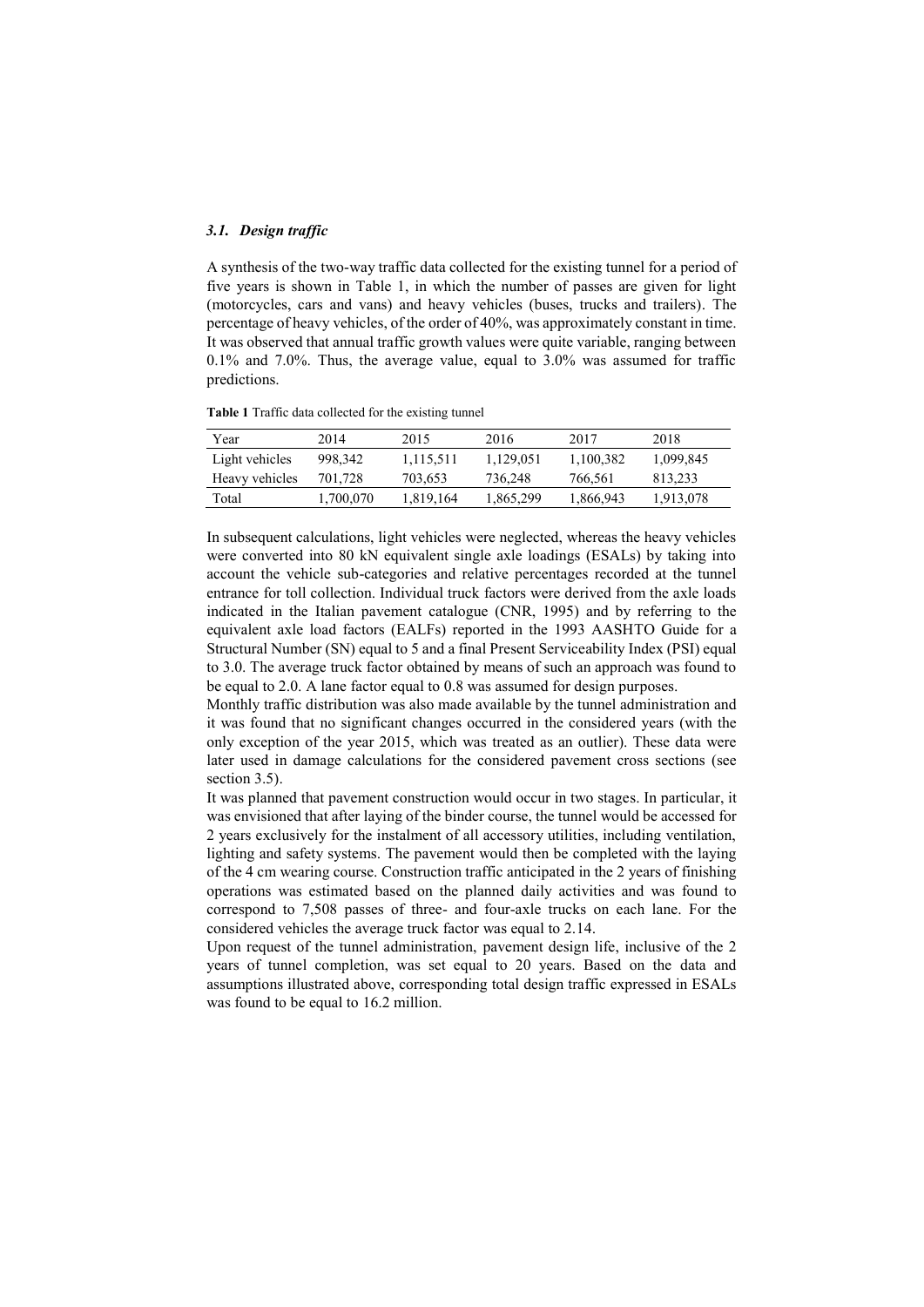#### *3.2. Design temperatures*

Available data consisted in hourly air temperatures recorded for one year along the existing tunnel in 4 fixed stations. As expected, lower values were reached near the tunnel entrance. Thus, as part of a conservative approach, average values derived only from the 3 stations closer to the tunnel center were considered in subsequent analyses. Hourly data were converted into average daily and monthly temperatures. As a result, four different periods characterized by a similar average monthly temperature were identified and were then associated to average air temperature values  $(T_{air, p})$ .

In order to calculate pavement design temperatures, the presence of the buried highvoltage line was considered. Thus, its operating temperature was calculated by taking into account the requirements fixed by line designers and by making use of the model proposed by Neher and McGrath (1957). In each of the abovementioned periods, air temperature was considered representative of far field conditions, while the resistivity of the materials surrounding the cables and conduits varied from one cross section to the other. In the case of cross section CS, calculations were carried out by considering the presence of a lean concrete duct-bank and of a soil backfill, with thermal resistivity values equal to 1.368 K·m/W and 1.2 K·m/W, respectively. For the GG and CG pavements, no duct-bank was planned to be constructed, so modelling was based on a single resistivity value, equal to 0.860 K·m/W, representative of the SCM intended for use for the formation of the subgrade. Thermal resistivity values indicated above for lean concrete and for the SCM were measured by the Authors by means of the thermal needle probe technique indicated by ASTM D 5334-14 (Choorackal et al., 2019a). In the case of the backfill soil, the considered value was retrieved from literature.

In order to derive pavement temperature profiles, surface temperature was considered equal to air temperature, whereas at 120 cm below the surface, temperature was assumed to be equal to the average of the temperatures reached inside the conduits of the 4 cables constituting the high-voltage line. Temperature gradients within the pavement layers and subgrade were assumed to be inversely proportional to the corresponding thermal resistivity values. Representative pavement design temperatures  $(T_{\text{pav},p})$  were thereafter calculated for each period at a depth from the surface equal to one-third of the total thickness of the asphalt layers.

Results obtained by means of the modelling approach synthesized above are provided in Table 2.

|                |               | $\mathrm{T}_{\mathrm{air,p}}$<br>$(^\circ C)$ | $T_{\text{pav},\text{p}}$ (°C) |              |      |      |
|----------------|---------------|-----------------------------------------------|--------------------------------|--------------|------|------|
| Period         | Months        |                                               | Final phase<br>of construction | Service life |      |      |
|                |               |                                               | $CS-GG-CG$                     | CS           | GG   | CG   |
|                | January-March | 20.8                                          | 20.8                           | 22.7         | 22.2 | 22.2 |
| $\overline{2}$ | April-May     | 24.6                                          | 24.6                           | 26.3         | 25.9 | 25.9 |
|                | June-November | 28.4                                          | 28.4                           | 30.0         | 29.6 | 29.5 |
|                | December      | 20.8                                          | 20.8                           | 22.7         | 22.2 | 22.2 |

|  |  |  |  |  | Table 2 Air and pavement design temperatures |
|--|--|--|--|--|----------------------------------------------|
|--|--|--|--|--|----------------------------------------------|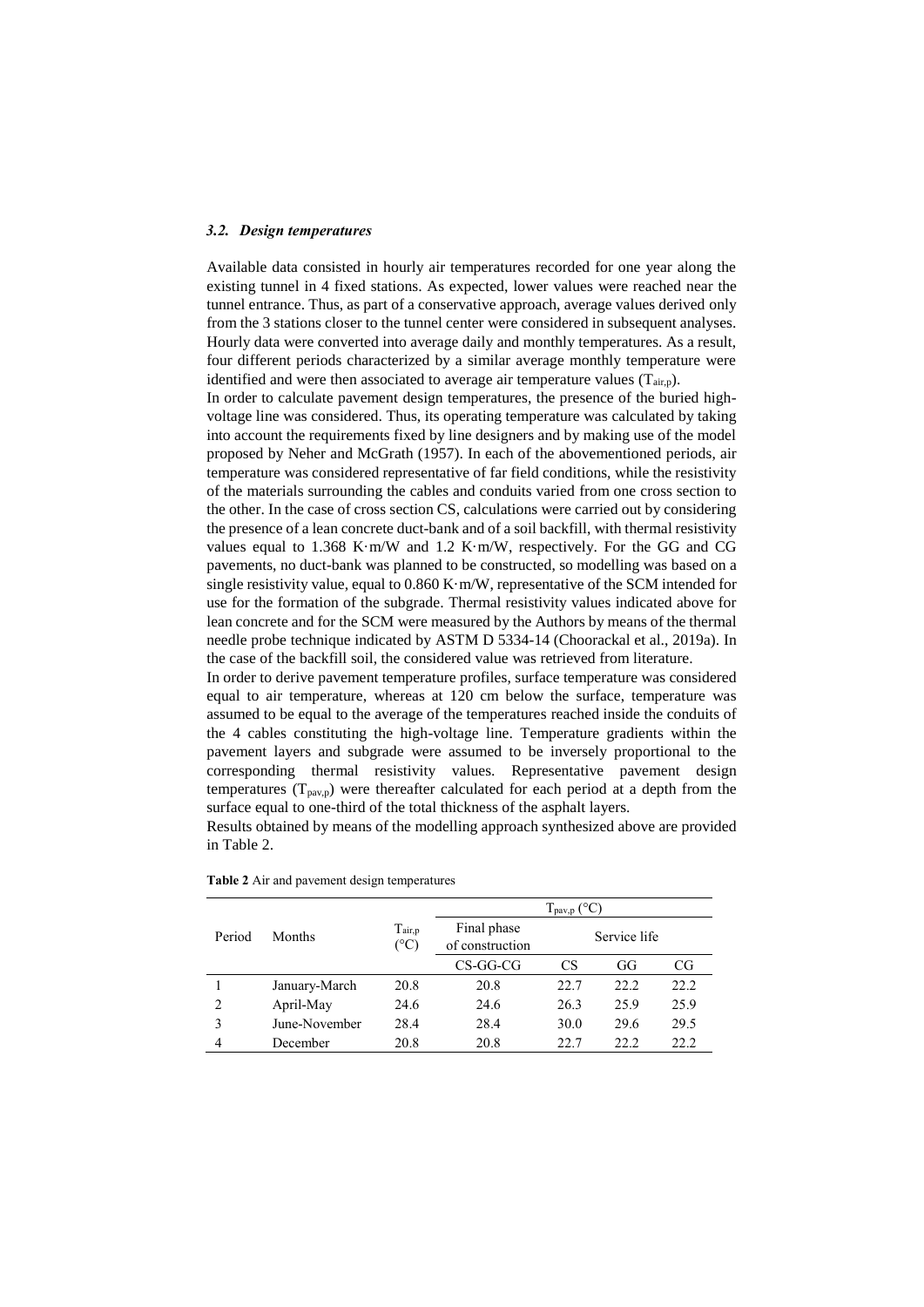#### *3.3. Mechanical properties of materials*

Assessment of the mechanical properties of materials constituting the various pavement layers was carried out by focusing on elastic moduli. Values of Poisson's ratio were derived from relevant literature.

A full-scale pavement section was constructed by replicating cross section GG with a reduced asphalt thickness of 15 cm (10 cm binder course, 5 cm wearing course). The test section had a length of 14 m and width of 4 m. The SCM subgrade and foundation had a thickness of 100 cm and 20 cm, respectively. Both asphalt mixtures, which were intended for use in the final construction of the pavement in the tunnel, contained polymeric additives for the improvement of rutting and fatigue resistance.

Following previous investigations, the SCMs were designed to achieve a satisfactory flowability, while guaranteeing adequate short-term and long-term mechanical properties. In particular, a 170-300 mm acceptance range was fixed for spread diameter (ASTM D 6103) and threshold values were identified for compressive strength (EN 12390-3), which was required to be greater than 0.5 MPa at 3 days of curing and less than 2.0 MPa at 28 days of curing.

The SCMs employed in the test section and proposed for use in the tunnel contained 20% gravel, 36% fine sand, 20% RAP and 24% aggregate sludge (percentages by weight). Cement content was set equal to 100 kg/m<sup>3</sup> and 60 kg/m<sup>3</sup> in the subgrade and foundation, respectively. Water content was that corresponding to a water-to-powder ratio equal to 0.8 ("powder" being the sum of cement and aggregate sludge).

During the construction of the test section, samples of the two SCMs were taken for the immediate assessment of spread diameter which in both cases was found to be of the order of 250 mm. Specimens were also prepared for the laboratory evaluation of compressive strength. Corresponding results obtained after 3 and 28 days of curing, respectively equal to 0.84 MPa and 1.67 MPa for the mixture with 100 kg/m<sup>3</sup> cement dosage and to 0.50 MPa and 0.9 MPa for the mixture with 60 kg/m<sup>3</sup> cement dosage, satisfied the previously mentioned acceptance requirements.

Falling Weight Deflectometer (FWD) tests were performed over the finished pavement surface at three different loading levels (47, 63 and 83 kN). At the time of testing, a temperature of 16°C was recorded at mid-depth in the asphalt layers. Backcalculation was carried out with an iterative procedure by employing the BISAR software (Shell, 1998) and by hypothesizing full slip between the bottom asphalt course and the extremely smooth underlying foundation. Computed elastic modulus values were equal to 3,500 MPa, 350 MPa and 1,000 MPa for the asphalt layers, foundation and subgrade, respectively. For the subgrade soil and for the CBM foundation included in cross section CS, values of 200 MPa and 800 MPa, respectively, were assumed consistently with preliminary design hypotheses.

In the case of the asphalt layers, cores were taken in order to assess their volumetric characteristics. Unfortunately, due to the physical constraints imposed by the test section, which was quite narrow and with a working surface located 1 m above the ground, achieved compaction level was lower than expected. In particular, measured air void content, equal to 9.7%, was definitely higher than the target value of 7.0%, compatible with mix design studies and technical specifications.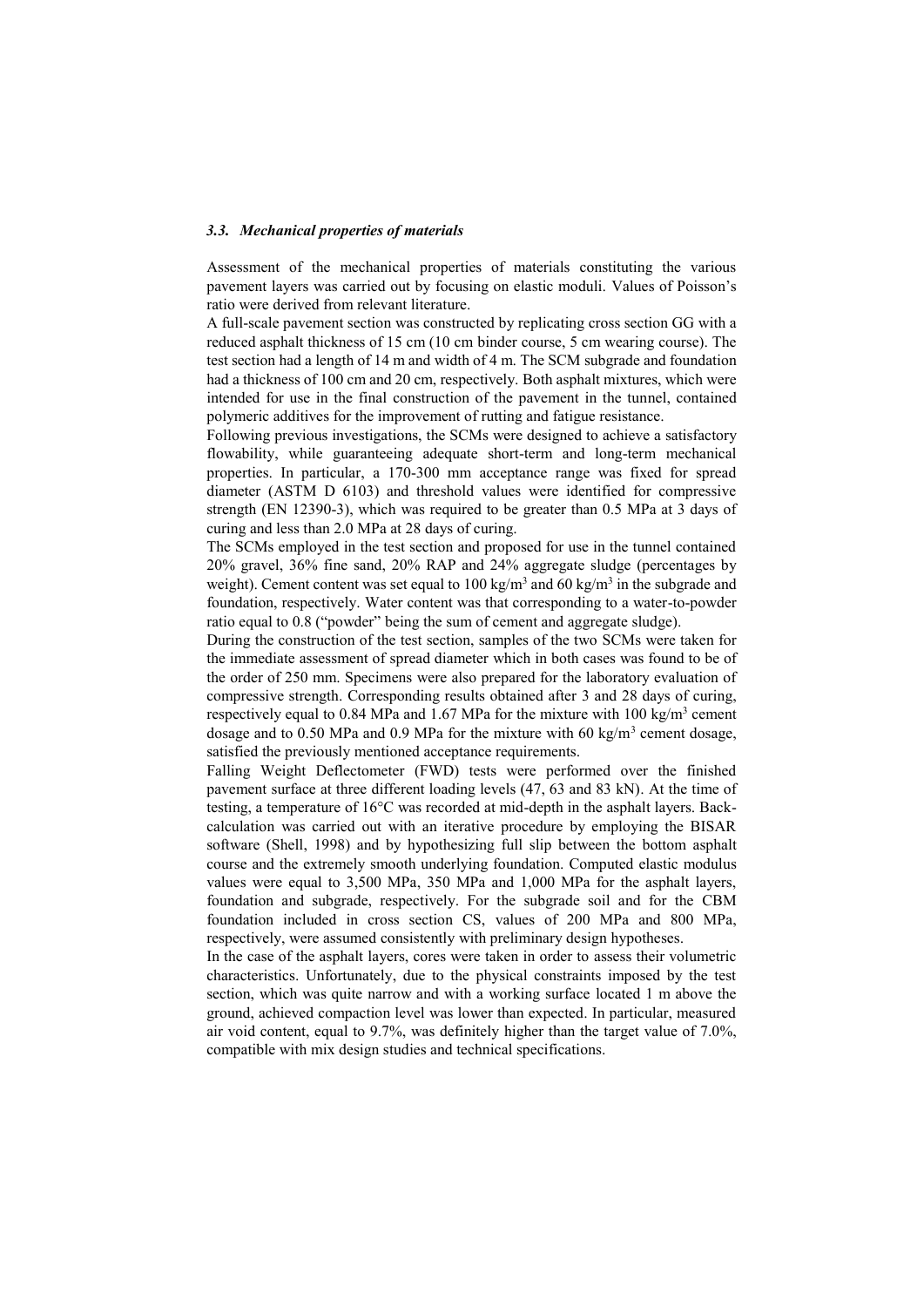For the purpose of pavement evaluation, the elastic modulus of the asphalt layers was adjusted for temperature (WSDOT, 2005). Moreover, it was assumed that during construction operations in the tunnel, target void content would be reached. Thus, the modulus was adjusted further by making use of the same functional dependency proposed by Bonnaure et al. (1977) for stiffness values measured in the bending mode. Results obtained by means of the procedure outlined above are given in Table 3, where they are presented for each temperature period, pavement cross section and phase.

**Table 3** Elastic modulus of asphalt layers

|                |               | Elastic modulus (MPa)          |              |       |       |  |
|----------------|---------------|--------------------------------|--------------|-------|-------|--|
| Period         | Months        | Final phase of<br>construction | Service life |       |       |  |
|                |               | $CS-GG-CG$                     | CS           | GG    | CG    |  |
|                | January-March | 3,185                          | 2,742        | 2,845 | 2,855 |  |
| $\mathfrak{D}$ | April-May     | 2,334                          | 2,007        | 2,083 | 2,090 |  |
| 3              | June-November | 1,660                          | 1,428        | 1,481 | 1,486 |  |
|                | December      | 3,185                          | 2,742        | 2,845 | 2,855 |  |

#### *3.4. Transfer functions*

Transfer functions used for performance evaluation were drawn from the SAPEM (SANRA, 2014). Minor adjustments were needed in order to take into account the specific properties of the employed materials.

In the case of the asphalt layers, analyses focused exclusively on fatigue cracking, the transfer function of which depends upon elastic modulus and thickness. However, an additional shift factor of 1.10 was introduced in calculations in order to account for the performance-related benefits deriving from the use of polymeric additives.

Performance of the CBM and SCM foundation layers was analyzed in two phases. In phase 1, the layers were assumed to be intact and were consequently modelled in terms of their fatigue resistance under bending. The corresponding transfer functions were selected by fitting the considered materials into the categories indicated by the SAPEM (C3 for the CBM, C4 for the SCM). In phase 2, reached as a result of cracking, they were considered as unbound granular materials with a reduced modulus (of classes EG4 and EG5, respectively, for the CBM and for the SCM). In such a state, their performance was assessed in terms of their resistance to shear failure.

For all pavement cross sections, the same transfer function was employed for the performance assessment of the subgrade. In particular, a reliability of 95% was selected, which corresponds to a terminal rut depth of 10 mm.

Design calculations were performed by combining the results obtained in the various temperature periods and by introducing the concept of cumulated damage. The response under loading of the pavement cross sections in each period was assessed by means of the BISAR software by assuming full adhesion between the layers and by considering a standard dual-wheel single axle with a contact pressure of 577.4 kPa.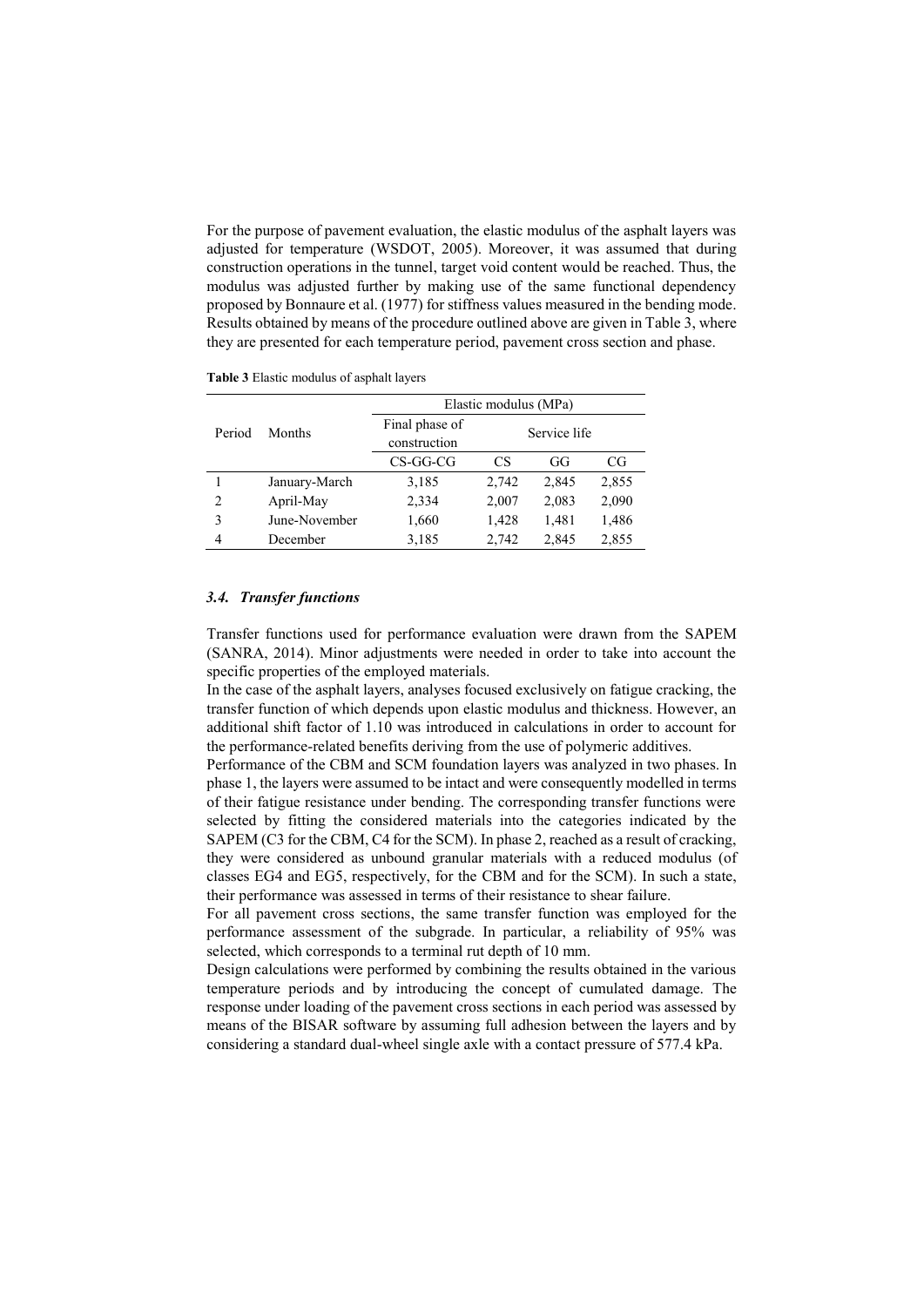#### *3.5. Design life*

The design life of each pavement solution, expressed in terms of allowable ESALs and corresponding years of traffic, was computed as the sum of three terms associated to the final stage of construction and to the previously mentioned phases 1 and 2. Obtained results are synthesized in Table 4. In all cases final conditions were reached as a result of fatigue cracking in the asphalt layers, thus indicating that their performance potential was fully exploited. Furthermore, accumulation of permanent deformation in the subgrade was not of concern for any of the considered solutions.

**Table 4** Design life of considered pavement solutions

|                             | <b>ESALs</b> |              |              | Years     |      |      |
|-----------------------------|--------------|--------------|--------------|-----------|------|------|
|                             | CS           | GG           | CG           | <b>CS</b> | GG   | CG   |
| Construction<br>$+$ Phase 1 | $9.19E + 06$ | $9.83E + 06$ | $9.71E + 06$ | 13.3      | 14.0 | 13.8 |
| Phase 2                     | $7.25E + 06$ | $1.78E + 06$ | $1.42E+07$   | 6.9       | 1.8  | 12.2 |
| Total                       | $1.64E + 07$ | $1.16E + 07$ | $2.39E+07$   | 20.2      | 15.8 | 26.0 |

From the data listed in Table 4 it can be observed that the CG pavement cross section provided the highest design life, equal to 26 years, followed in ranking by solutions CS and GG. Both cross sections with a CBM foundation satisfied the requirement of 20 years design life. On the contrary, the cross section with the two-layer SCM supporting system was found to have a shorter design life, close to 16 years, which in any case corresponds to a remarkably high traffic (equal to 11.6 million ESALs).

It can be observed that the three solutions exhibited a similar design life associated to the sum of the construction completion phase and of the phase 1 pre-cracking stage. However, the highest number of allowable loadings were found in the case of cross section GG, followed in ranking by CG and CS. This is due to the fact that phase 1 transfer functions employed for calculations yield numbers of loadings to cracking of the cement-stabilized layers which depend not only upon load-induced tensile strains but also on the ductility of the mixtures (expressed in terms of the so-called strain-atbreak). Thus, less stiff materials such as the SCMs (associated to category C4), may yield higher fatigue lives in comparison to stiffer materials such as the C3-type CBMs. Despite their similar early behavior, the three cross sections showed a totally different response in phase 2, the highest and lowest lives being associated to solutions CG and GG, respectively. As highlighted in Figure 1, this is essentially due to the fact that asphalt damage in both phases progressed with completely different rates, which were affected by the stiffness of both the foundation and the subgrade. Figure 1 also shows that a similar dependency upon stiffness support was exhibited by the cementstabilized foundations in phase 2, the lowest damage rates being associated to the cross sections containing the stiffer SCM subgrade (GG and CG).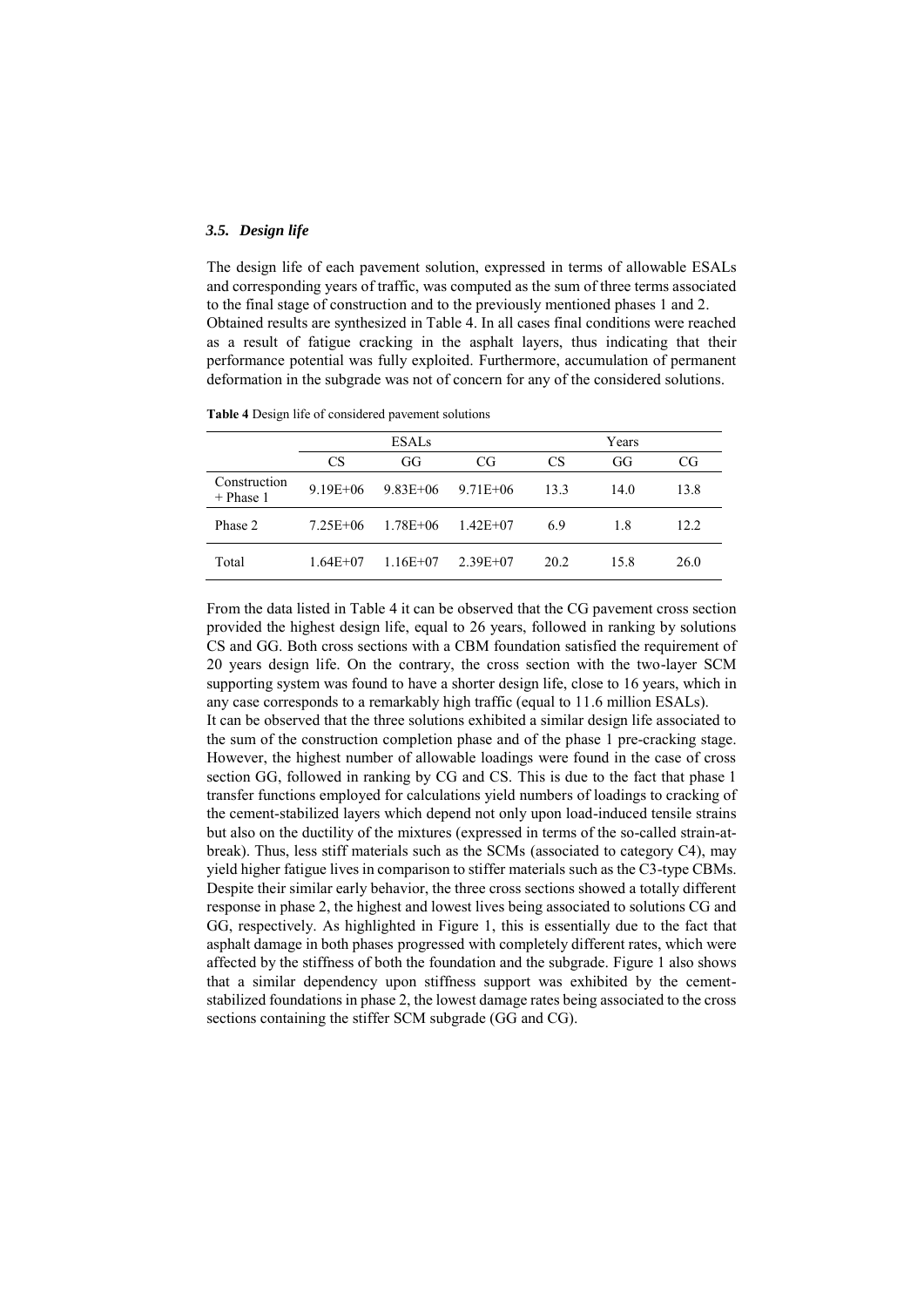

**Fig. 1** Cumulated damage of considered pavement solutions

## **4. Conclusions**

Based on the results obtained in the optimization activities illustrated in this paper, the Authors recommended the tunnel administration to adopt the innovative CG pavement cross section as the final construction solution. In fact, it was shown that such a choice leads to a non-negligible improvement of design life with respect to the CS cross section initially proposed in the preliminary design phase, thereby accommodating for unexpected variabilities occurring during construction and in service. Furthermore, it yields supplementary advantages which are related to the ease of construction (i.e. no need for subgrade compaction), to the better thermal conductivity (relevant due to the presence of a high-voltage buried line) and to the possibility of employing significant amounts of recycled materials. In such a context, it should be underlined that the laying of the SCM subgrade for a length of 1 km in the tunnel implies the use of 1,700 tons and 2,000 tons of RAP and aggregate sludge, respectively. This leads to a significant reduction of the consumption of virgin materials and of waste landfilling, thereby increasing the sustainability of construction operations.

The pavement cross section including two SCM layers (solution GG) proved to be inferior to other two solutions in terms of design life. Nevertheless, it should be considered for other future applications characterized by a design traffic corresponding to the calculated ESALs (equal to 11.6 million). Moreover, further improvements may be sought by employing high-performance asphalt mixtures which may allow designers to fully exploit the low damage rate exhibited by the SCM foundation. Finally, it should be emphasized that such a pavement solution may provide further advantages with respect to the use of recycled materials, with a further increase of the quantities of employed RAP and aggregate sludge of the order of 25%. Although preliminary data suggest that the innovative CG and GG pavements are highly cost-effective, future investigations will include life-cycle cost analyses which will necessarily take into account environmental impacts.